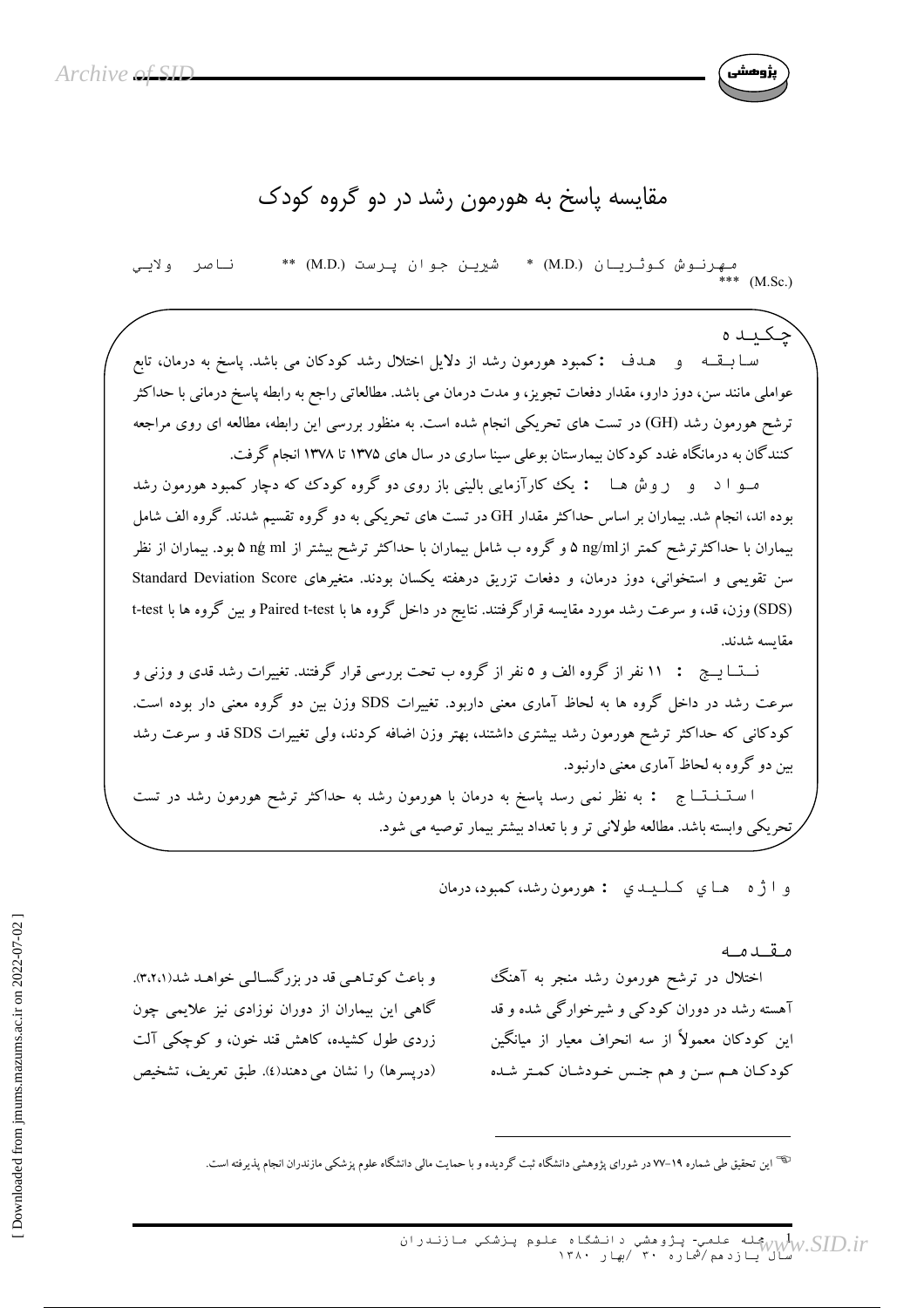\* فوق تخصص بیماری های غدد کودکان، عضو هیئت علمی دانشگاه علوم پزشکی مازندران \*\* متخصص کودکان

> قطعي كمبود هورمون رشد به عدم توانايي بيمار درايجاد غلظت مناسب هورمون رشد، بهدنبال تستهاى تحريكي اطلاق مي گردد. اين محرك ها مي توانند ٢٠دقيقه ورزش سنگین، تجویز داروهای انسولین، ال دویا (L Dopa)، آرژي نين، كلونيدين يا گلوكاگون باشند (٤،٣،٢،١).

> حداكثر ترشح هورمون هرچه پايين تر باشد باعث اطمینان خاطر بیشتری راجع به تشخیص می شود(٥)، ولی بعضی از محققین حتی به تست های تحریکی هورمون رشد اشاره هم نمی کنند(٦). آنها حساسترین ملاک را سرعت رشد قدی می دانند و بیشترین تأکید برای انجام تست تحریکی و نمایش نتایج پایین توسط شرکت های بیمه گر اعمال می شود وجنبه انتخاب بیمار با احتساب جنبه های اقتصادی دارد.

> حساسیت، اختصاصیت، کارآیی متفاوتی برای غلظت های مختلفGH وجود دارد. به طورمثالDattani و همکاران در سال ۱۹۹۲ به نتیجه ذیل رسیده اند.(۷)

| كارآيي(٪)   حساسيت(٪)   اختصاصيت(٪) |      |    | غلظت هورمون<br>, شد mu/I |
|-------------------------------------|------|----|--------------------------|
| ٧٩                                  | 0.77 | ٦٣ | ۱۰                       |
| ٧٠                                  | ٦٣/٥ | ٦٦ | ۱۳/٥                     |
| 117/2                               | 79/2 | ٦٧ | ١٥                       |
| ٤٩                                  | ۸۲   | ٦٨ | ٢٠                       |
|                                     |      |    |                          |

مقادیر بالای ٢٦ را به عنوان مقاومت تلقی می کنند. بعضی ممکن است غلظت های زیر ۱۰ راGH deficiency و بالای آن را GH insufficiency بنامند.

حتی جواب به ظاهر کافی هورمون رشد در حضور سرعت رشـد قـدي كـمتر از طبيعي بـه عنوان Neure / secretory dysfunction تلقی شده و هنوز محققین در جستجوی راه هـای تشخیـصی حساستـری می باشند (مانند اندازه گیری هورمون رشد به دفعات زیاد در طول روز یا شب و یا هورمون رشد ادرار ۲٤ ساعته و یا اندازه گیری  $\rm IGF_1$  یا  $\rm IGF_3$  که هیچ کدام در ایران عملي نيست).

ساری-بلوار پاسداران، مرکز آموزشی درمانی بوعلی سینا $\boxtimes$ \*\*\* عضو هیأت علمی دانشگاه شهید بهشتی

در حال حاضر درمان این بیماران با هورمون رشد انـسانـي سـاختـه شـده بـا تـكـنـولـوژي نـوتـركـيب (Recombinant) به صورت تزریقات زیرجلدی ۳ الی ۷ شب در هفته با میزان ۱۰ تا ۲۰ واحد بین المللی به ازای هر مترمربع سطح بدن انجام می شود(۱۱،۸،۷،۲،۲،۱). در تحقیقات مختلف که بر روی ارتباط بین میزان پاسخ به درمان با هورمون رشد با توانایی هیپوفیز بیمار در ترشح هورمون رشد (به دنبال تست تحریکی) به عمل آمده است، در بعضی مطالعات کمبود شدید هورمون رشد(GH<5ng/ml)، با ياسخ رشد به درمان ارتباط داشته،(۸) و در بعضی مطالعات دیگر این ارتباط رد شده است(۹). مطالعه حاضر به منظور دست یافتن به نقش این رابطه بر روی بیماران مراجعه کننده به درمانگاه فوق تخصصی غدد کودکان بیمارستان بوعلی سینا ساری بین سال های ١٣٧٥ الی ١٣٧٨ انجام شده است.

مـواد و روش ها

این مطالعه یک کارآزمایی بالینی باز با ورود تدریجی نمونه های مراجعه کننده به درمانگاه بود. کلیه بیماران سابقهای از بیماری های مزمنی که باعث اختلال رشد می شوند (مانند آسم، اسهال مزمن، دردشکم، بیماری های مزمن کلیه، مشکلات تغذیه ای شدید، و مشکلات روانی- اجتماعی مهم) را ذکر نمی کردند. تمام بیماران سه مرتبه مورد اندازه گیری قد و وزن قرار گرفته و میانگین آنها در نظر گرفته و ثبت می شد. کلیه انـدازه گیـریهـا توسـط دو فـرد معاینـه کننـده و قبـل از مراجعه به پرونده بیمار انجام می گرفت. اندازه گیری قد بـه وسـيـله يـك اسـتـديـومـتر بـا دقـت يـك ميـلي مـتر (Serono Minimeter 200.Design no. 1013522) اندازه گیری وزن با استفاده از یک ترازوی Seca انجام پذیرفت. همه بیماران مورد معاینه کامل قرارگرفته و شواهدی از ناهنجاری ظاهری (Dysmorphism) و یا نشانـه هـايي از سنـدرم خـاص همچـون سنـدرم ترنر ويا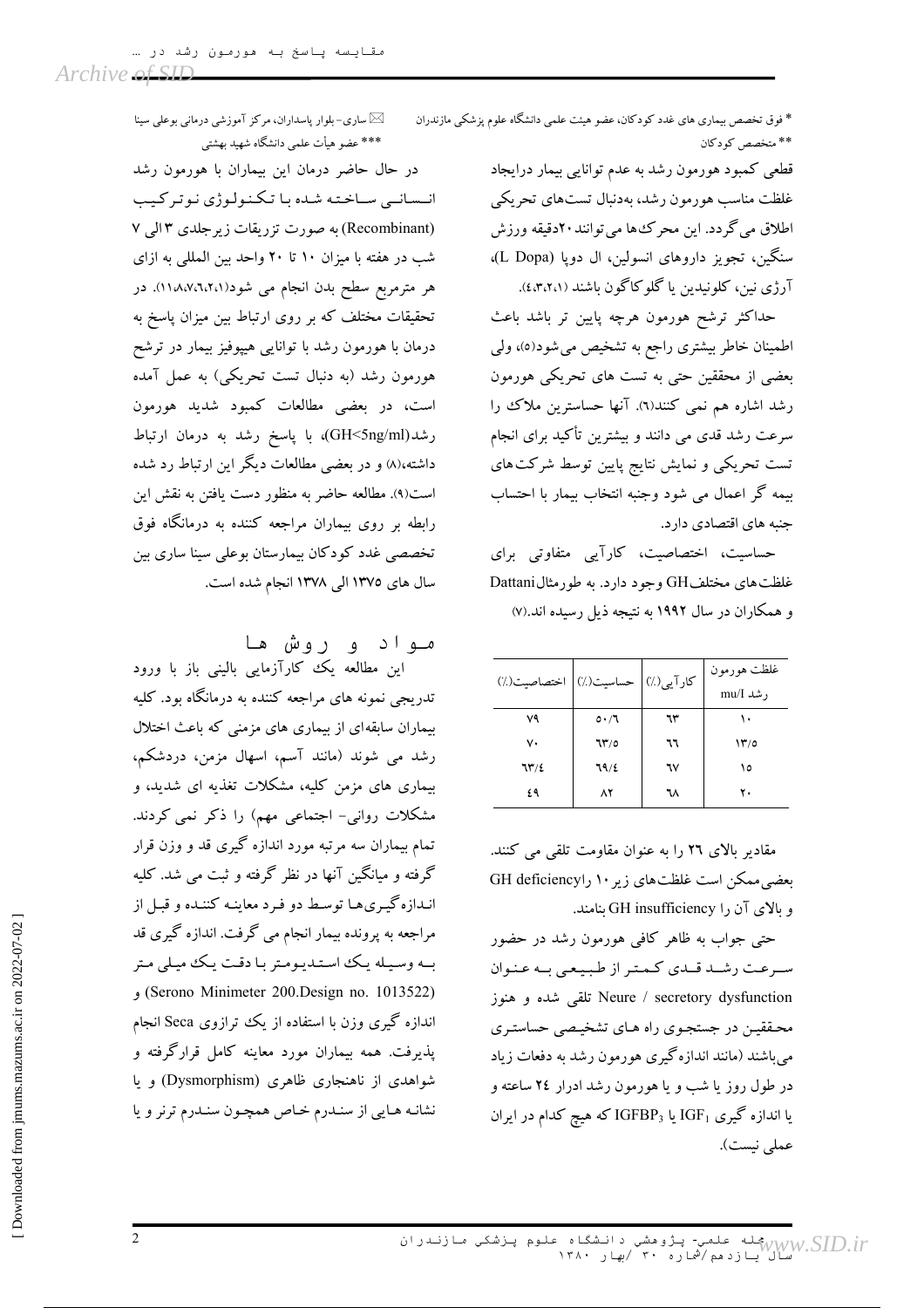

قبل داده شد. کلیه آزمایشات در یک آزمایشگاه انجام شدند. برای انجام تست تحریکی هورمون رشد در ۹ نفر از مراجعه کنندگان (بچه های بالای ۵ سال) از محرک انسولین کریستال به میزان ۰/۱٥ تا ۰/۱ واحد به ازای هر کیلوگرم وزن بدن به صورت وریدی استفاده گردید. زمان های خونگیری ۳۰ دقیقه، صفر دقیقه، ۳۰ دقیقه، ٦٠ دقيقه، و ٩٠ دقيقه بود. در ٨ مورد آميول گلوکاگون به میزان ۱۵ میکروگرم به ازای هرکیلوگرم وزن بدن و در ۷ مورد از قرص ال دوپا به صورت خوراکی به میزان ۱۲۵ میلی گرم برای بچه های با وزن کمتر از ۱۵ کیلوگرم و مقـدار ۲۵۰ میلـی گرم برای کودکان با وزن بین ۱۵ و ۳۰ کیلوگرم و میزان ۵۰۰ میلی گـرم برای افراد بالای ۳۰ کیلوگرم استفاده گردید و در یک مورد قرص کلونیدین به مقدار ۱۲۵/۰ میلی گرم به ازای هر مترمربع سطح بدن به صورت خوراکی تجویز شد. در این افراد خونگیری در زمان های ۳۰ دقیقه، صفر دقیقه، ۹۰ دقیقه، ۱۸۰ دقیقه، و ۲۷۰ دقیقه انجام شد. افرادی که حداکثر قدرت ترشح هورمون رشد كمتر ازng ml ق داشته اند، به عنوان بیمـار تلقـی شـده و تحت درمـان قرارگـرفتند. بیماران به دو گروه الف: بیماران دچار کمبود شدید که حداکثر قدرت ترشح هورمون رشد به دنبال تحریک کمتر یا مساوی ng ml ه بود و گروه ب: بیماران با کمبود متوسط هورمون رشد که در اینها حداکثر قدرت ترشح هورمون رشد به دنبال تحریک بین0 تا۲۰ نانوگرم در میلی لیتر بود، تقسیم شدند. در صورت وجود هیپوتیروییدی قبل از انجام تست تحریکی، درمان جایگزین شروع شد. همچنین با رسیدن به سن بلوغ اكساندرولون يا استروژن يا تستوسترون به درمان اضافه گردید. در کلیه بیماران تحت درمان با هورمون رشد آمیول ٤ واحدی(Norditropin (NOVO Nordisk دوز ابتدایی ۱۰واحد به ازای هر مترمربع از سطح بدن در هفته به صورت دوز منقسم در هفت شب به شکل تزریق زیرجلدی شروع شد و چنانچه طی درمان سرعت رشد قدی افت پیدا می کرد، دوزدارو تا ١٥ البی ٢٠ واحد به بیماری های ژنتیکی و ضایعات ارگانیک مغزی نشان ندادند. در صورت لزوم برای بیماران سی تی اسکن مغز انجام شد. قد و وزن و سرعت رشد قدی بیماران برطبق نمودارهای استاندارد Tanner-whitehouse (١٩٧٥) برای کودکان ۰ تا ۱۹ سال هم جنس مورد مقایسه قرار گرفت. سن بیماران بر حسب واحد دسی مال محاسبه و در نمودار مورد مقیاس قرار گرفت. قد نشسته و Subischial نیز اندازه گیری شد و بیماری های اختلال رشد و نمو استخوان (Bone dysplasia) و اختلالات متابولیک مثل انواع ریکتز کنارگذاشته شدند. برای کلیه بیماران آزمایشات کامل ادرار، اوره،کراتی نین، کلسیم، فسفر، شمارش كامل خون، و سرعت سديمانتاسيون، تست عمل تيروييد T3,T4 به روش Orion Diagnostic RIA و TSH به روش Kavoshyar Co.) RIA و GH به روش .IRMA immuno Tech انجام شد. تست های عمل تیرویید حین درمان نیز مجدداً کنترل شدند. سن استخوانی تمام بیماران بر اساس رادیوگرافی کف و مچ دست چپ و بر اساس راهنمای Tanner-Whithouse و با در نظر گرفتـن تکامـل اپی فیـزهـای رادیـوس، اولنا و استخوان های کوچک دست (RUS) محاسبه شد(۱۰). افرادی که قدشان بیشتر ازسه انحراف معیارازمیانگین پایین تر قرار می گرفت، تحت تست تحریکی هورمون رشد قرار گرفتند. همچنین اشخاصی که قد آنها بین دو و سه انحراف معیار پایین تر از میانگین قدی قرار داشت، به مدت ٦ ماه (ویزیت های هر سه ماه یکبار) پیگیری شده و درصورتی که بعد از این مدت سرعت رشد قدی (Height Velocity) آنها کمتر از صدک دهم سرعت رشد قـدي كـودكان همسـن و همجنـس آنهـا مى بـود، تست تحریکی هورمون رشد برای آنها انجام می شد. بیماران برای انجام تست تحریکی یک نیمروز در بخش اطفال بیمارستان بوعلی سینا ساری بستری می شدند. در کودکانی که سن استخوانی ۱۰ سال یا بیشتر بود، در دخترها دو روز اتینیل استرادیول به میزان µgr/BID ۵۰ و در پسرها ۱۰۰ میلی گرم تستوسترون انانتات یک هفته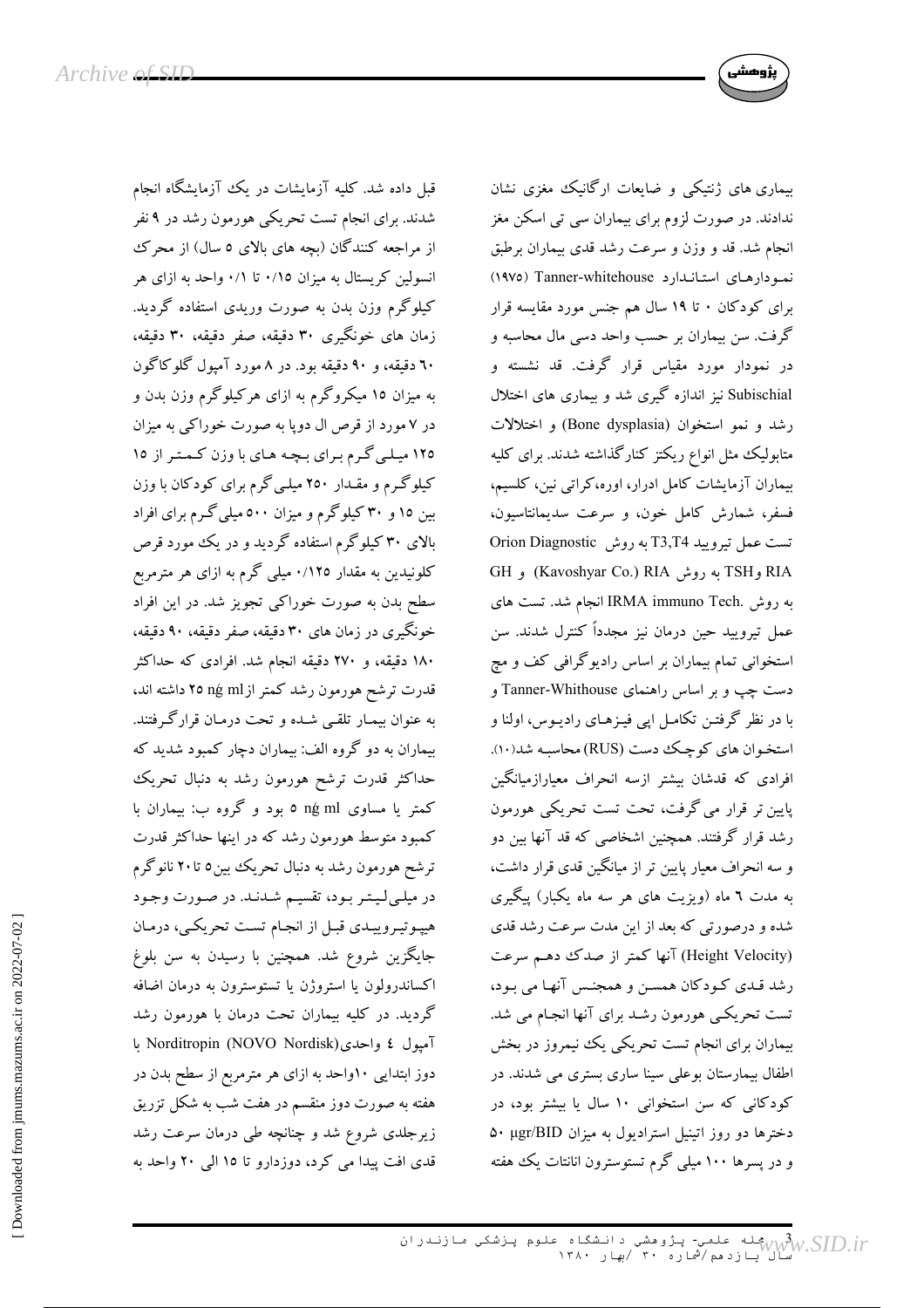ازای هر مترمربع از سطح بدن در هفته افزایش می یافت. به منظور حذف عامل سن و جنس و طول مدت درمان SDS (Z Score) برای قد و وزن محاسبه شده و مبنای مقایسه قرارگرفت. برای کلیه بیماران با توجه به قد پدر و مادر، قد مبانگین والدین (Mid Parental Height) محاسبه گردید و با توجه به سن استخوانی Predicted Adult Height یا Target Height قدنهایی محاسبه شد، ولي به دليل محدوديت زماني مطالعه حاضر و لزوم ادامه درمان بیماران تا بسته شدن اپی فیزهای استخوانی برای رسیدن به قد نهایی، دراین طرح مقایسه بین قد بعد درمان و قد هدف انجام نشد. در داخل گروه ها از Paired t - test و در مقایسه بین دو گروه از t - test استفاده شد.

نتايج بعد از انجام تست تحریکی ۲۵ بیمار دچار کمبود هورمون رشد شناسایی گردیدند. نُه بیمار به دلیل عدم مراجعه بعد از تشخیص و عدم پیگیری درمان از مطالعه خارج شدند و تعداد ۱۲ بیمار بر اساس حداکثر قدرت ترشح هورمون رشد به دو گروه تقسیم شدند: ۱۱ مورد در گروه الف و ٥مورد در گروه ب جای گرفتند.

جدول شمارهٔ ۱ خصوصیات نمونه های دو گروه را نشان می دهد که تنها تفاوت معنی دار در حداکثر پاسخ هورمون رشد در تست تحریکی بوده است که مبنای تقسیم بندی بود (P<۰/۰۰۱).

در گروه الف یک مورد کم کاری هیپوفیز (Panhypopitiutarism) وجود داشت که علاوه بر هورمون رشد با لووتيروكسين، تستوسترون، و دسمویرسین (DDAVP) نیز درمان شد. یک مورد به دلیل شب ادراری و عدم ظهور صفات ثانویه جنسی در سن مورد انتظار تحت درمان با دسمویه سین و تستوسترون، ۳ مورد با اکساندرولون و یک مورد هیپوتیسروییسدی با لـووتـیسروکسـیــن، و یـک مورد هیپرتیروییدی تحت درمان با متبی مازول قرارگرفت. ازگروه ب، یک مورد تحت درمان با اکساندرولون قرارگرفت. طول مدت درمان بیماران در گروه الف از حداقل ۰/۲ سال تا حداکثر ۳ سال ودرگروه ب از حداقل ٦ ماه تا حداكثر ٢/٥ سال بود. عوارض موردانتظار درمان GH مانند دردهای استخوانی و ادم گزارش نگردید.

نتايج به دست آمده به دنبال درمان در جداول شمارهٔ ۳،۲، و ٤ نشان داده شده است.

| P         | تفاوت (درصد)        | گروه ب                                                  | گروه الف                                                  | خصوصیات نمونه ها                                |
|-----------|---------------------|---------------------------------------------------------|-----------------------------------------------------------|-------------------------------------------------|
|           |                     | ۵                                                       | ۱۱                                                        | تعداد                                           |
|           |                     |                                                         |                                                           | نسبت دختر به پسر                                |
| <b>NS</b> | 40/8                | $F/T9 \pm T/7F$                                         | $\Lambda/\mathrm{11} \pm \mathrm{Y}/\mathrm{51}$          | سن مراجعه (دسيمال)                              |
| <b>NS</b> | T9/Y                | $\Delta/\mathbf{F} \pm \mathbf{Y}/\mathbf{Y}\mathbf{Y}$ | $\Lambda$ / $\Lambda$ $\Lambda$ $\pm$ $\Lambda$ $\Lambda$ | سن شروع درمان (دسیمال)                          |
| <b>NS</b> | 5519                | $Y/Y^* \pm Y/Y$                                         | $Y/\Lambda T = Y/\Delta Q$                                | سن استخواني درشروع درمان(دسيمال)                |
| <b>NS</b> | $Y \cdot / \Lambda$ | $Y/YY \pm Y/Y$                                          | $F/17 \pm 1/90$                                           | تفاوت سن استخواني و تقويمي(دسيمال)              |
| P < 0.01  | 9.79                | $11/A \pm \frac{6}{90}$                                 | $1/\Lambda \pm 1/\gamma$                                  | حداكثرمقدار GH ng/ml درتست تحريكي               |
| <b>NS</b> | $\Delta/\Delta f$   | $\Upsilon/\Upsilon \pm \Upsilon/\Upsilon$               | $17/FY \pm 1.7$                                           | $\text{IU}/\text{m}^2/\text{w}$ دوز داروی مصرفی |
| <b>NS</b> | 9/7                 | $1/F + \pm \cdot/Y9$                                    | $1/7V \pm 1/9T$                                           | طول دوره درمان به سال                           |

جدول شعارهٔ ۱: مقایسه خصوصیات نمونه های دوگروه بیماران دچارکمبودهورون رشددرییمارستان بوعلی سینا ساری از ۱۳۷۵ الی ۱۳۷۸ .

 $NS =$  non significant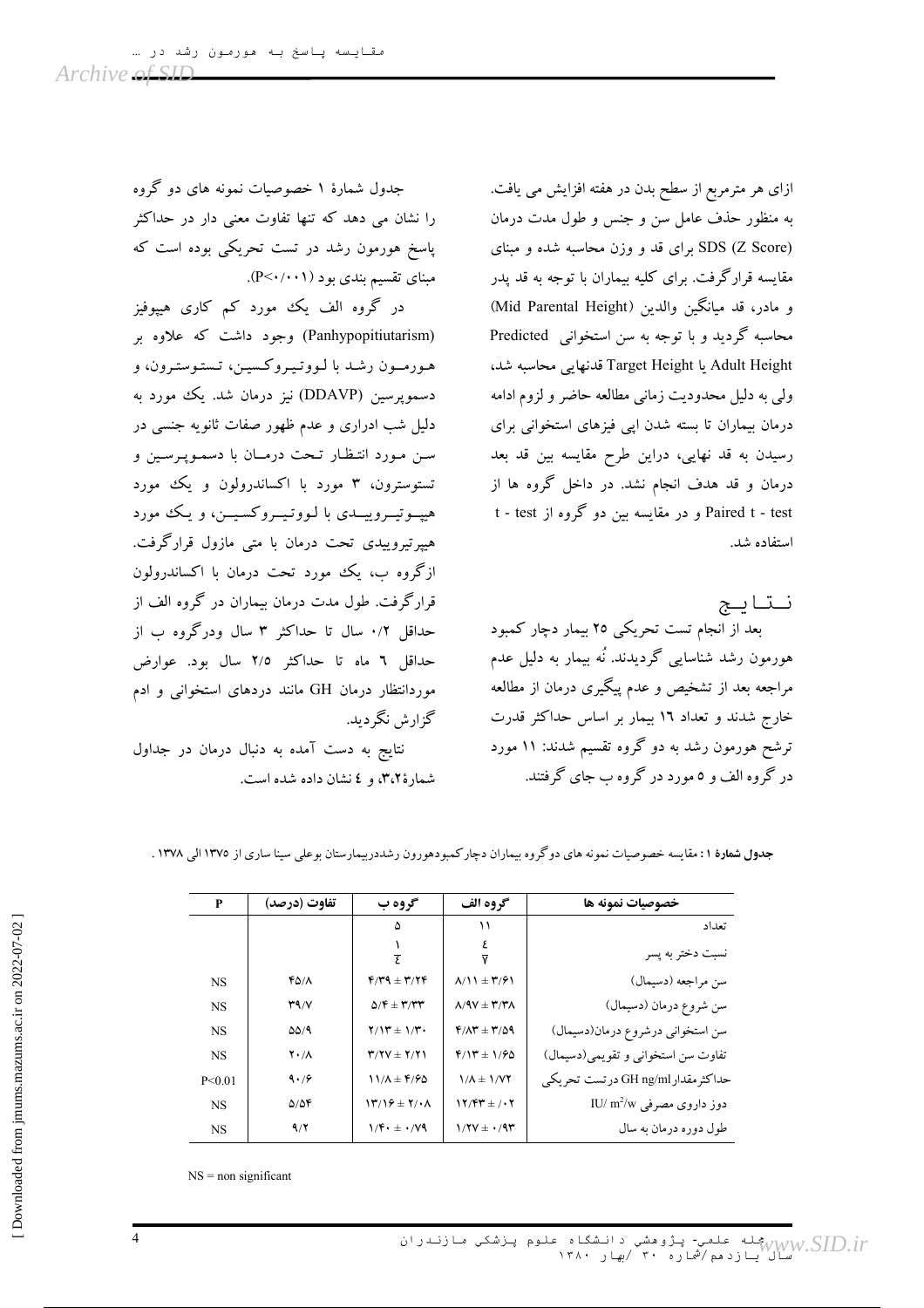

| Pبین گروه<br>(اختلاف)           | Pداخل گروه                    | تفاوت درصد     | تفاوت                                                       | ىعددرمان                                                      | قبل درمان                                                              | SDS وزن<br>گروه |
|---------------------------------|-------------------------------|----------------|-------------------------------------------------------------|---------------------------------------------------------------|------------------------------------------------------------------------|-----------------|
| $\langle \cdot / \cdot \rangle$ | $\langle \cdot/\cdot \rangle$ | $-\frac{2}{2}$ | $-1/TT \pm 1/29$                                            | $-\mathbf{r}/\cdot \mathbf{t} \pm 1/\mathbf{t}$               | $-\mathbf{Y}/\mathbf{A}\mathbf{r} \pm \mathbf{1}/\mathbf{r}\mathbf{r}$ | الف             |
| $(\gamma, \gamma, \tau)$        | $\langle \cdot/\cdot \rangle$ | 11/1           | $\cdot$ / $\cdot$ / $\cdot$ / $\cdot$ / $\cdot$ / $\cdot$ / | $-\mathbf{Y}/\mathbf{\mathcal{E}}\wedge \pm \cdot/\mathbf{Y}$ | $-Y/V9 + Y/V7$                                                         |                 |

|  |  |  |  | جدول شمارهٔ۲: تغییرات وزن دوگروه بیمار دچار کمبود هورمون رشد در بیمارستان بوعلی سیناساری از۱۳۷۵تا۱۳۷۸ |  |
|--|--|--|--|-------------------------------------------------------------------------------------------------------|--|
|--|--|--|--|-------------------------------------------------------------------------------------------------------|--|

جدول شمارهٔ ۳: تغییرات قد دوگروه بیمار دچارکمبودهورمون رشد در بیمارستان بوعلی سینا ساری از ۱۳۷۵ تا ۱۳۷۸

| بين گروه $\mathrm{P}% _{k}(G)$<br>(اختلاف) | Pداخل گروه                         | تفاوت درصد         | تفاوت                                         | ىعددرمان         | قبل درمان                     | SDS قد<br>گروه |
|--------------------------------------------|------------------------------------|--------------------|-----------------------------------------------|------------------|-------------------------------|----------------|
| <b>NS</b>                                  | $\langle \cdot/\cdot \rangle$      | $\Lambda/\Upsilon$ | $\cdot$ /22 $\pm$ $\cdot$ /0۳                 | $-2/1$ + 1/۳V    | $-2/7V \pm 1/7\Lambda$        | الف            |
| $(\gamma \mathbf{r})$                      | $\langle \cdot/\cdot\cdot \rangle$ | 1.7                | $\cdot$ /7 $\Lambda \pm \cdot$ / $\cdot \tau$ | $-7/T7 \pm 1/19$ | $-Y/TE \pm \cdot / \Lambda T$ | ب              |

|  | جدول شمارهٔ ٤: تغییرات دو گروه بیمار دچار کمبود هورمون رشد در بیمارستان بوعلی سینا ساری از۱۳۷۵ تا ۱۳۷۸ |  |  |
|--|--------------------------------------------------------------------------------------------------------|--|--|
|--|--------------------------------------------------------------------------------------------------------|--|--|

| Pبین گروه<br>(اختلاف)                                   | Pداخل گروه                         | تفاوت درصد     | تفاوت                  | بعددرمان                                                                | قبل درمان                                                    | SDS سرعت<br>رشد<br>گروه |
|---------------------------------------------------------|------------------------------------|----------------|------------------------|-------------------------------------------------------------------------|--------------------------------------------------------------|-------------------------|
| NS.                                                     | $\langle \cdot/\cdot\cdot \rangle$ | $\mathbf{y}$ . | $V/99 \pm \frac{2}{3}$ | $+ \mathbf{r}/\mathbf{0}\mathbf{r} \pm \mathbf{2}/\mathbf{0}\mathbf{2}$ | $-\mathbf{r}/\mathbf{0}\mathbf{r} \pm \mathbf{r}/\mathbf{0}$ | الف                     |
| $(\langle \mathcal{N}^{\mathsf{r}} \mathsf{V} \rangle)$ | $\langle \cdot/\cdot \rangle$      | ۱٥٣            | $Y/Y$ $\pm$ $Y/00$     | $+1/27 \pm 7/17$                                                        | $-Y/VT \pm Y/Y$                                              | ب                       |

ىحت

دو گروه کودک دچار کمبود هورمون رشد از نظر خصوصیات پایه مانند سن تقویمی و استخوانی در شروع درمان، میزان تأخیر سن استخوانی نسبت به سن تقویمی، دوز داروی مصرفی و طول مدت درمان مشابه بودند. نسبت جنسبی در دو گـروه متفـاوت بـود کـه در پیشینه هیچ گـاه به تفـاوتـي در خصـوص جـواب به درمـان در جنس های مختلف اشاره نشده است. یکی از خصوصیات کمبود هورمون رشد این است که تأخیر رشد قدی

شدیدتر از رشد وزنی است و حتی گاهی کودک کمی چاق به نظر می رسد(۱). با مراجعه به جداول شمارهٔ ۲و۳ درمی یابیم که در بیماران ما نیز این پدیده دیده می شود، با ایـن تفـاوت کـه بچـههـا در مقـایسـه با منـحنی هـای استاندارد اروپایی لاغر محسوب می گردند که شاید به دلیل شیوع بیشتر سوء تغذیه در اجتماعات ما نسبت به اروپا پاشد.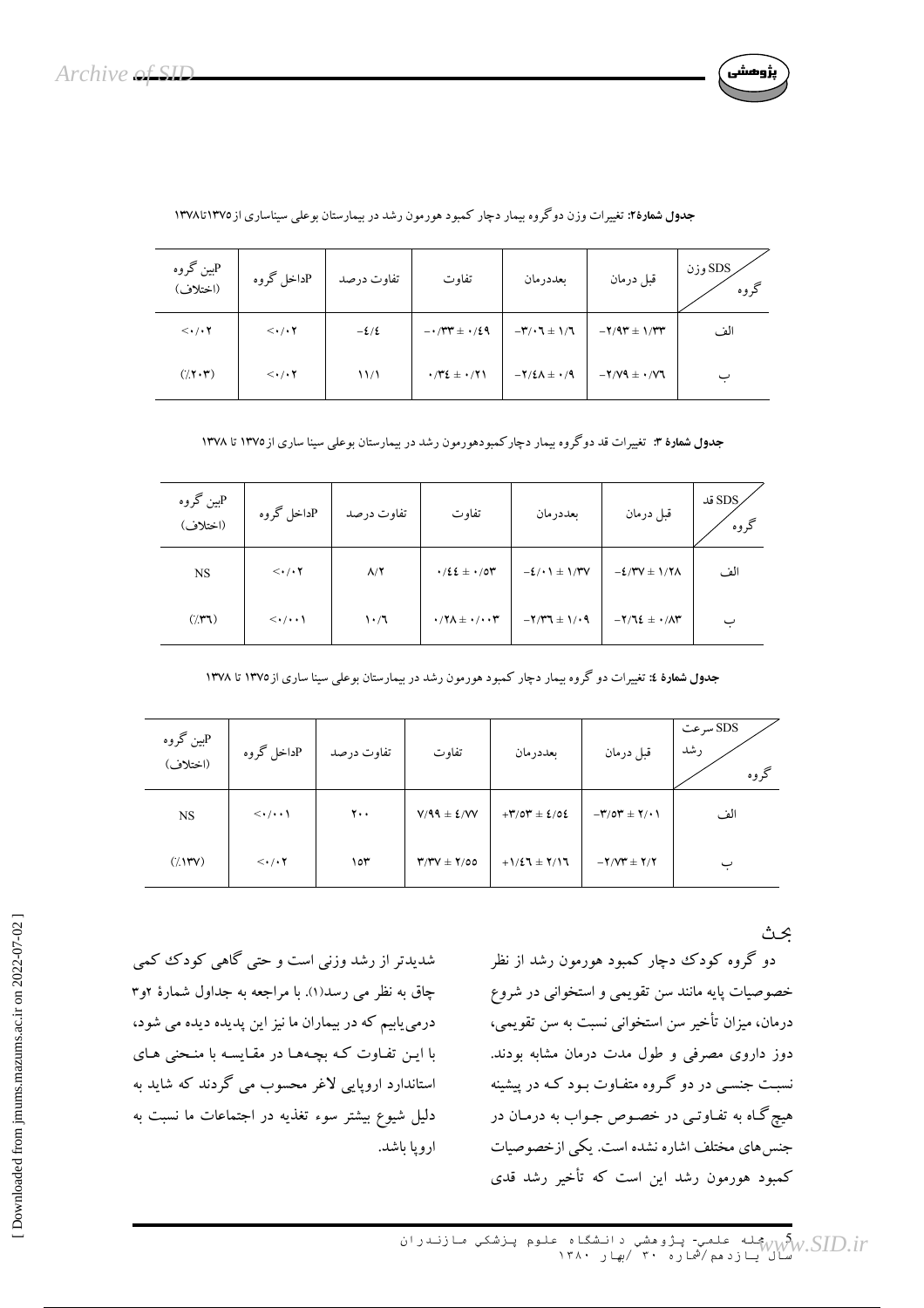به هر حال در گروه الف پس از درمان وزن کودکان کمتر شده (٤/٤درصد) و در گروه ب وزن (١١درصد) افـزايـش يـافتـه است كـه ايـن تغييـرات به لحاظ آماري معنی دار بود. کم شدن وزن در درمان های کوتاه مدت قابل انتظار بوده و نشانه عدم یاسخ درمانی نیست، بلکه به خاطر افزایش سریع رشد قدی می باشد. تغییر رشد قدی در داخل گروه ها بارز بود، به طوری که گروه الف تغییر ۸/۲ درصد در SDS قد و ۲۰۰ درصد در سرعت رشد قدی داشته است که هر دو تغییر به لحاظ آماری معنی دار بوده است. گروه ب ۱۰/٦ درصد تغییر SDS قد و ۱۵۳درصد تغییرات سرعت رشد داشته است که هر دو به لحاظ آماری معنی دار بودند، اما در بین گروه ها تفاوت ها معنی دار نمی باشد.

Bell و Dana در سال ۱۹۹۸ با بررسی پرونده های موجود در يک مطالعه بين المللي بيماران را به دوگروه تقسیم نمودنـد، کسـانی کـه GH peak آنهـا کمـتر از ٠μg/Lبود وآنهایی که پیک بالاتر از ١٠μg/Lداشتند. آنها به این نتیجه رسیدند که تفاوتی در جواب درمانی این دوگروه وجود نداشته، گرچه جواب درمانی بین دو گروه در بساری موارد شباهت داشته است(۱۱).

Fujieda و همکاران در سال ۱۹۹۲ با مرور ۱۱۹۲ پرونده موجود درهمان مطالعه بين المللـي بيمـاران را با توجه به Peak جواب هورمون رشد به سه گروه کمتراز o ng/ml ، بین ng/ml− ، و بالای ng/ml ۱۰ تقسیم نمودند و دریافتند که گروه اول نسبت به دوگروه دیگر جواب بهتری به درمان داده اند. ایشان به دلیل تعداد زیاد بیمارموفق به انجام تست های بررسی همبستگی مانند آنالین رگرسیون ساده و متعدد شدند و نشان دادند که

فـهرست مـنابـع 2. Storble JS, Thomas MJ. Human growth hormon pharmacological review, 46(1):  $1 - 34$ .

جواب به درمان درگروه جوانتر و همچنین در آنان که IGF1 کمتری داشته اند، بهتر بوده است. عوامل مؤثر دیگر شامل دفعات تزریق دارو درهفته، درصد افزایش وزن به قد، دوز دارو، و سرعت رشد قدی قبل از درمان نیز در یاسخ بیمار دخیل بوده اند و در مجموع نتیجه گیری کردند که گروهی که حداکثر افزایش GH آنها در تست تحریکی زیر ng/ml ٥ بود، به درمان بهتر جواب دادند(٨).

Blethen و همکاران در سال ۱۹۹۱ با مرور پرونده **۱۳۲** بیمار دچار کمبود هورمون رشد آنها را به دو گروه ایدیویاتیک و ارگانیک تقسیم نمودند و با استفاده از مدل رگرسیـون متعـدد نتیجه گیـری کردندکه جواب به درمان در گروهی که دچار کمبود ایدیوپاتیک GH و سن کمتری بوده اند، بهتر بوده است. از سایر متغیرهای تأثیر گذار سن، نسبت وزن به قد، دوز دارو و دفعات تجویز، و متوسط قد والدین را نیز نام برده اند(١٠).

با مرور بررسی های گذشته دریافتیم هیچ کدام از مطالعات فوق به روش كار آزمايي باليني بيماران همسان شده ازنظرمتغیرهای مهمی مانندسن تقویمی واستخوانی، دوز دارو و مدت درمان نبوده اند و به نظر می رسد لازم باشد این مطالعه ادامه یافته و در مـدت طـولانی تـر و با تعداد بیشتر بیمـاران اثـرات درمـان پیـگیـری گـر دد تا نتايج دقيقتري حاصل گردد.

سیاسگزاری .<br>در پایان از کمک ّهای معاونت محترم پژوهشی دانشگاه علوم یزشکی مازندران جهت تصویب این طرح و تأمین بودجه لازم نهایت تشکر و قدردانی رامی نماییم.

1. Brook CGD.Clinical pediatric endocrinology. London: Black well Science, 1995; 136-193.